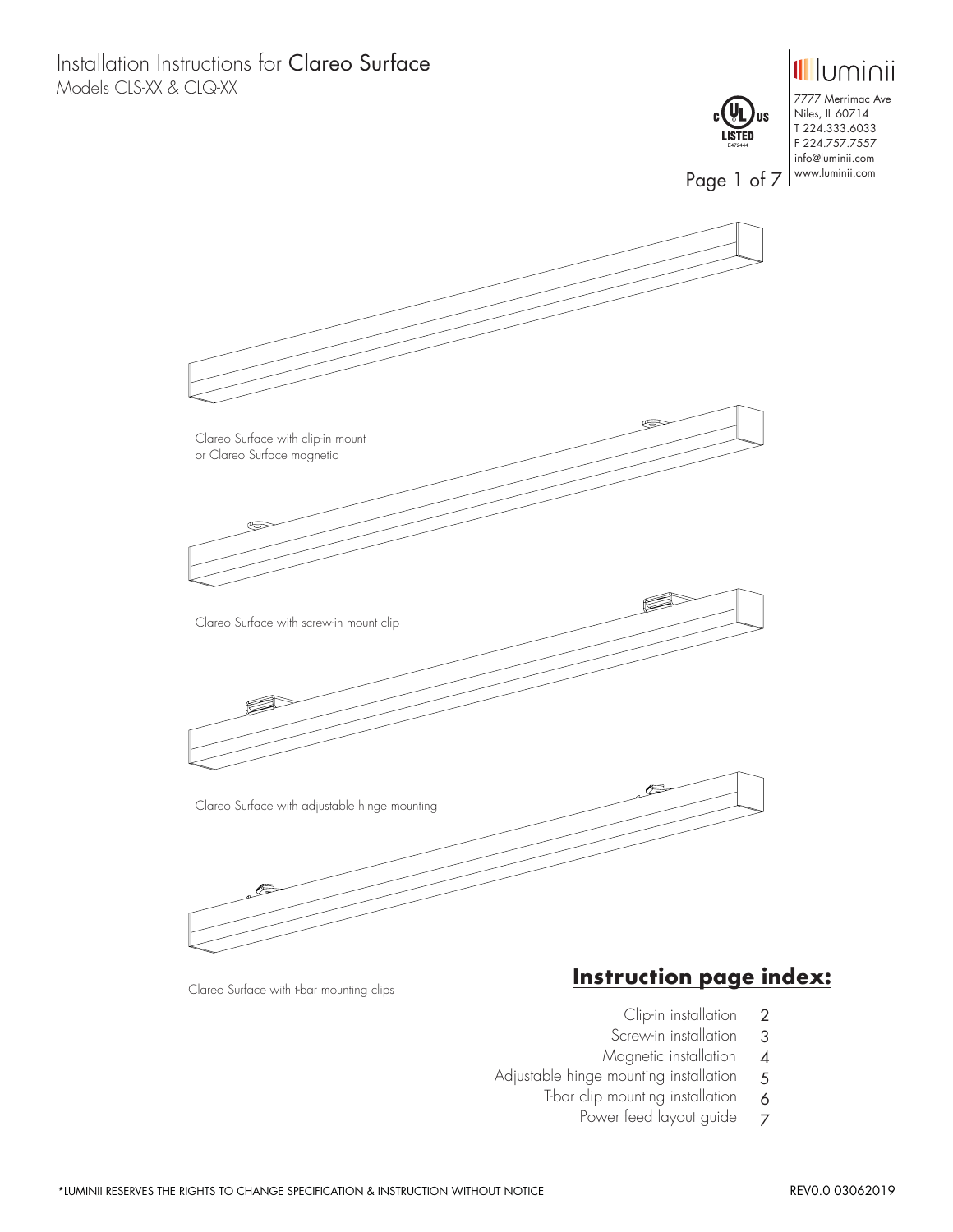### **Please read all instructions prior to installation and keep for future reference!**

- **1.** PRODUCT TO BE INSTALLED BY A QUALIFIED **5.** SURFACE MOUNT ONLY ELECTRICIAN.
- 2. USE ONLY WITH CLASS 2 POWER UNIT
- 3.24 VOLTS DC
	-
- 4.SUITABLE FOR DAMP LOCATIONS
- 
- 6.SUITABLE FOR INSTALLATION WITHIN THE CLOSET STORAGE SPACE 7.INHERENTLY PROTECTED
- 
- -



7777 Merrimac Ave Niles, IL 60714 T 224.333.6033 F 224.757.7557 info@luminii.com www.luminii.com

<u>Illuminii</u>

Page 2 of 7



\*LUMINII RESERVES THE RIGHTS TO CHANGE SPECIFICATION & INSTRUCTION WITHOUT NOTICE REV0.0 03062019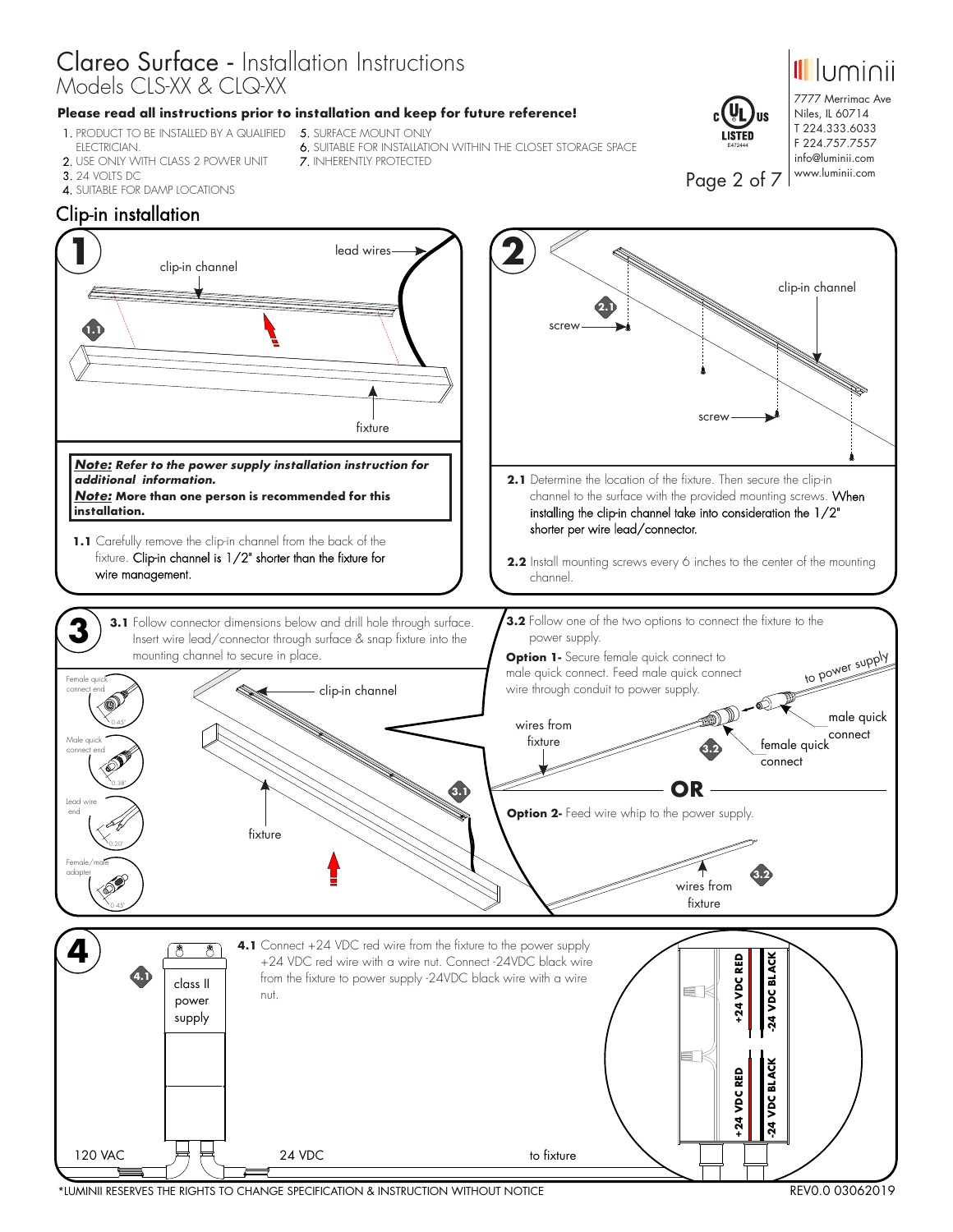## **Please read all instructions prior to installation and keep for future reference!**

7.INHERENTLY PROTECTED

- **1.** PRODUCT TO BE INSTALLED BY A QUALIFIED **5.** SURFACE MOUNT ONLY ELECTRICIAN.
- 2. USE ONLY WITH CLASS 2 POWER UNIT
- 3.24 VOLTS DC
- 4.SUITABLE FOR DAMP LOCATIONS

## Screw-in installation



6.SUITABLE FOR INSTALLATION WITHIN THE CLOSET STORAGE SPACE



7777 Merrimac Ave Niles, IL 60714 T 224.333.6033 F 224.757.7557 info@luminii.com www.luminii.com

Page 3 of 7

E472444

**US**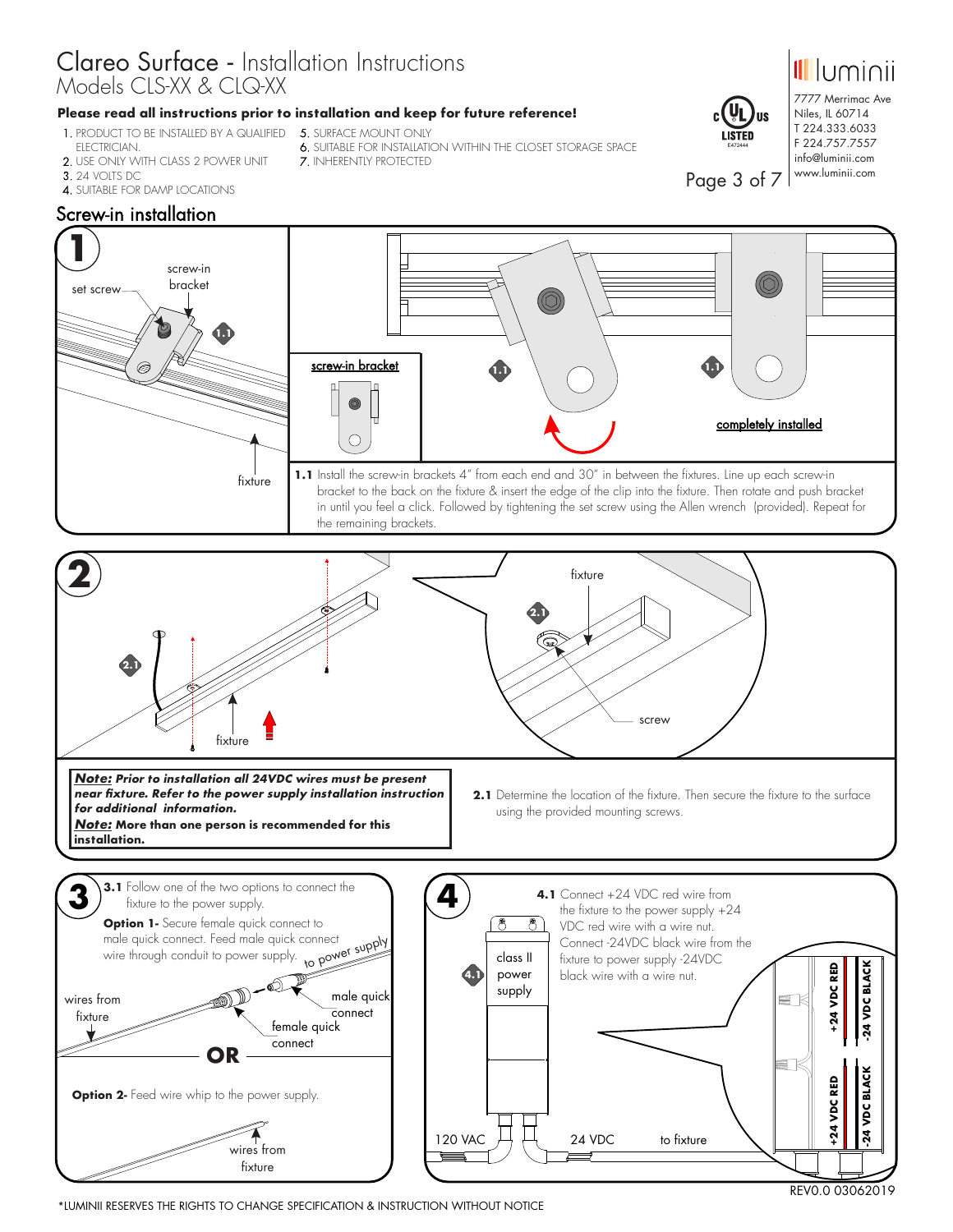### **Please read all instructions prior to installation and keep for future reference!**

- **1.** PRODUCT TO BE INSTALLED BY A QUALIFIED **5.** SURFACE MOUNT ONLY ELECTRICIAN.
- 2. USE ONLY WITH CLASS 2 POWER UNIT
- 
- 
- 
- 6.SUITABLE FOR INSTALLATION WITHIN THE CLOSET STORAGE SPACE 7.INHERENTLY PROTECTED
- 
- 3.24 VOLTS DC
- 4.SUITABLE FOR DAMP LOCATIONS



7777 Merrimac Ave Niles, IL 60714 T 224.333.6033 F 224.757.7557 info@luminii.com www.luminii.com

*<u>Illuminii</u>* 

Page 4 of 7

E472444

## Magnetic installation

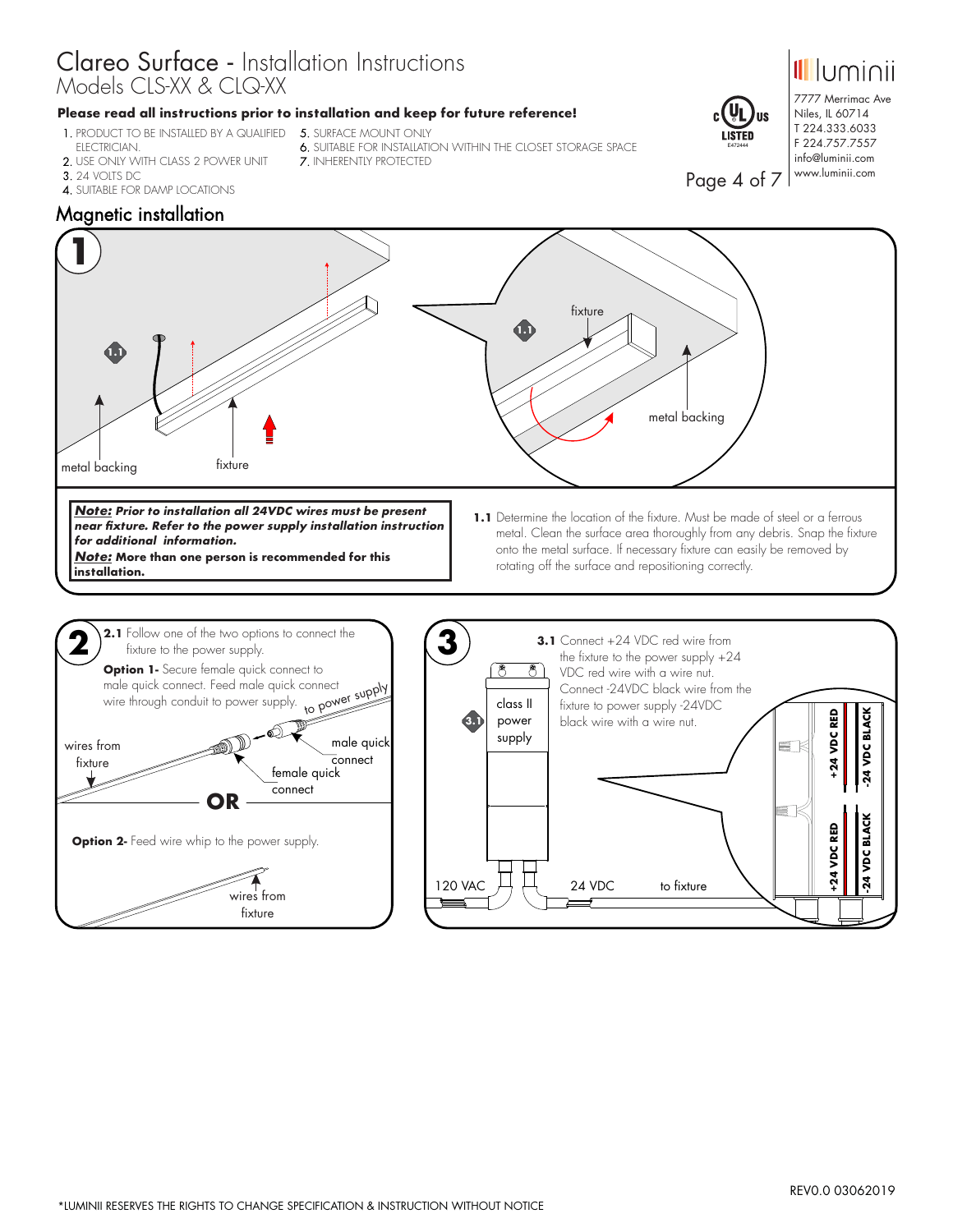#### **Please read all instructions prior to installation and keep for future reference!**

- **1.** PRODUCT TO BE INSTALLED BY A QUALIFIED **5.** SUITABLE FOR WET LOCATIONS, MUST USE APPROPRIATE ELECTRICIAN.
- 2. USE ONLY WITH CLASS 2 POWER UNIT
- 3.24 VOLTS DC
- 4.SURFACE MOUNT ONLY
- WEATHERPROOF RATED WIRE CONNECTORS.
- 6.SUITABLE FOR INSTALLATION WITHIN THE CLOSET STORAGE SPACE
- 7.INHERENTLY PROTECTED



Page 5 of 7

E472444

7777 Merrimac Ave Niles, IL 60714 T 224.333.6033 F 224.757.7557 info@luminii.com www.luminii.com

- 
- 



120 VAC  $\begin{array}{ccc} \uparrow \uparrow \downarrow & 24 \text{ VDC} \end{array}$ 

to fixture

wires from fixture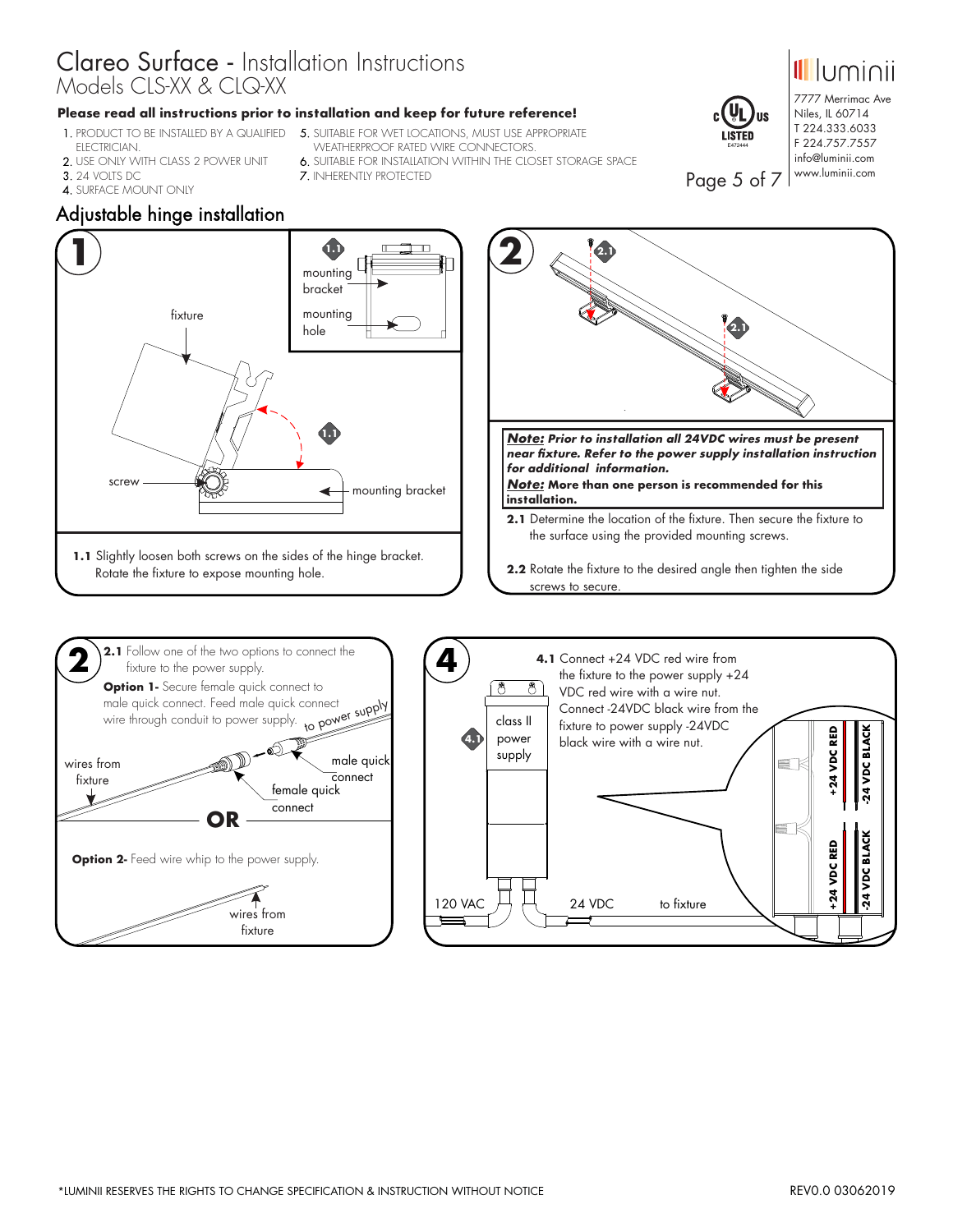## **Please read all instructions prior to installation and keep for future reference!**

- ELECTRICIAN.
- 2. USE ONLY WITH CLASS 2 POWER UNIT
- 3.24 VOLTS DC
- 

**installation.**

- **1.** PRODUCT TO BE INSTALLED BY A QUALIFIED **5.** SUITABLE FOR WET LOCATIONS, MUST USE APPROPRIATE WEATHERPROOF RATED WIRE CONNECTORS.
	- 6.SUITABLE FOR INSTALLATION WITHIN THE CLOSET STORAGE SPACE
	- 7.INHERENTLY PROTECTED



7777 Merrimac Ave Niles, IL 60714 T 224.333.6033 F 224.757.7557 info@luminii.com www.luminii.com

*II* Iuminii

Page 6 of 7 4.SURFACE MOUNT ONLY T-Bar clip installation **1 1.1** B fixture Rotate to secure in place  $\mathbb{R}$ t-bar clip t-bar clip **1.1** track1.1 Align the fixture t-bar clips to the track. Followed by rotating, then

*Note: Prior to installation all 24VDC wires must be present near fixture. Refer to the power supply installation instruction for additional information. Note:* **More than one person is recommended for this** 

snapping the t-bar clips into the track to secure in place.